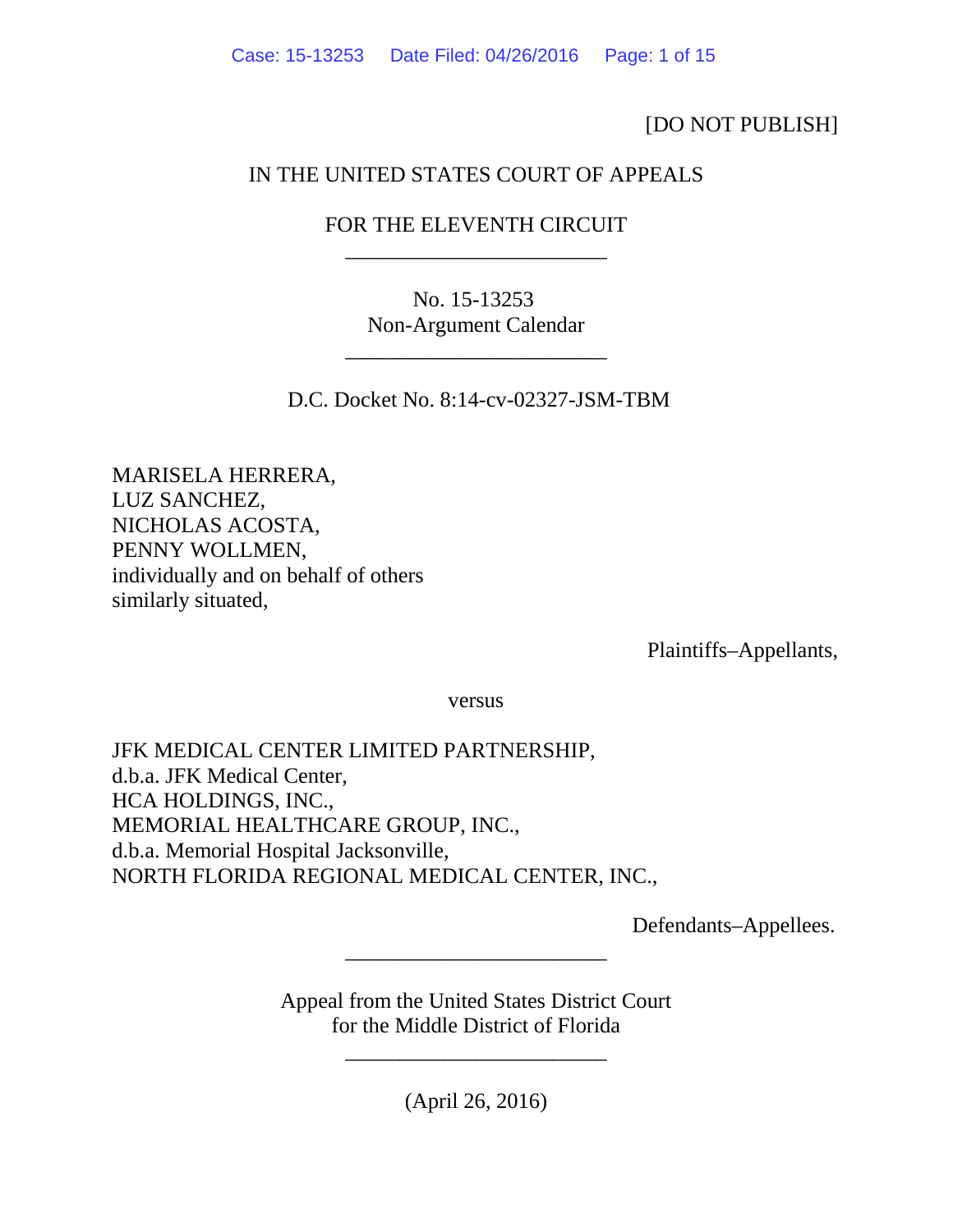Before MARTIN, JULIE CARNES, and ANDERSON, Circuit Judges. PER CURIAM:

Plaintiffs brought this putative class action alleging that Defendant HCA Holdings, Inc. and three of its Florida hospitals, Defendants JFK Medical Center, Memorial Hospital Jacksonville, and North Florida Regional Medical Center, Inc. (collectively, "Defendants"), charged unreasonable fees for emergency radiological services, including CT scans, MRIs, ultrasounds, and x-rays. On Defendants' motion, the district court struck Plaintiffs' class action allegations, effectively denying class certification. We granted Plaintiffs' interlocutory appeal. *See* Fed. R. Civ. P. 23(f). After careful review, we reverse.

## **I. Background**

Under the Florida Motor Vehicle No-Fault Law, Fla Stat. § 627.730 *et seq.*, owners of motor vehicles registered in the State of Florida are required to purchase personal injury protection ("PIP") insurance coverage of \$10,000. § 627.736(1). PIP insurance policies cover 80% of all reasonable and necessary medical expenses related to a motor vehicle accident, including charges for x-ray services. § 627.736(1)(a). But once PIP insurance pays the \$10,000 policy limit, the insured is responsible for any remaining expenses if he does not have other applicable

insurance coverage.  $\S 627.736(5)(a)(4)$ . Medical providers are allowed to charge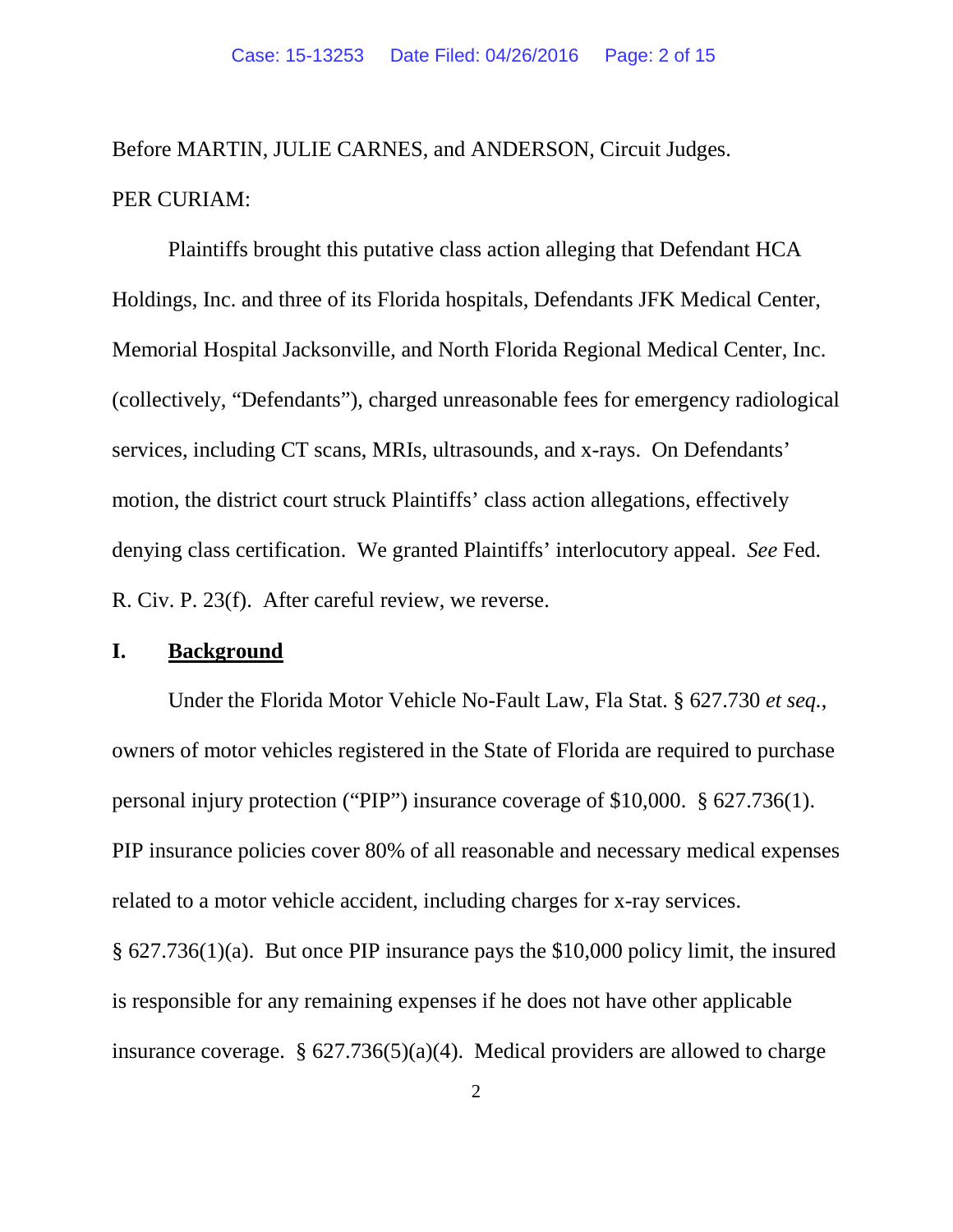### Case: 15-13253 Date Filed: 04/26/2016 Page: 3 of 15

"only a reasonable amount . . . for the services and supplies rendered. . . . However, such a charge may not exceed the amount the person or institution customarily charges for like services or supplies." § 627.736(5)(a). A "reasonable amount" is determined with the aid of "evidence of usual and customary charges and payments accepted by the provider involved in the dispute, reimbursement levels in the community and various federal and state medical fee schedules applicable to motor vehicle and other insurance coverages." *Id.*

Plaintiffs allege that Defendants charge PIP-covered patients who receive treatment after motor vehicle accidents unreasonable fees for radiological services. In fact, these fees are up to 65 times higher than the usual and customary fees charged to non-PIP patients for similar radiological services. Because PIP insurance covers only 80% of patients' bills (up to \$10,000), the patients' 20% share is more expensive than it would be under the usual and customary rate. And Plaintiffs allege that "the exorbitant and unreasonable charges prematurely exhaust the PIP coverage available to Plaintiffs, resulting in Plaintiffs having to pay out of pocket for additional medical services that would otherwise have been covered under PIP."

Specifically, the amended complaint alleges that each plaintiff received a CT scan of his or her brain. Herrera and Sanchez were charged \$6,404 at JFK Medical

3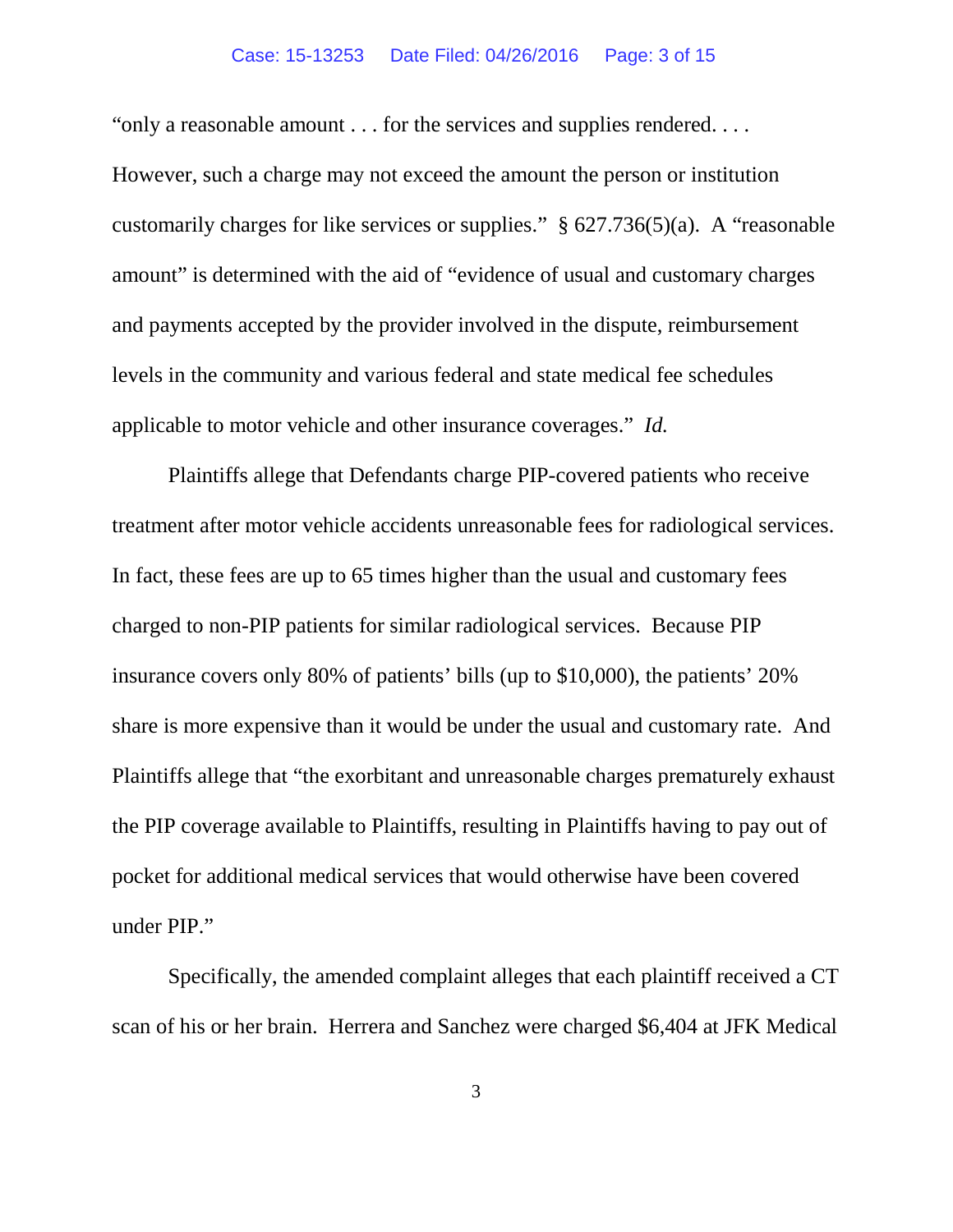Center in Atlantis, Florida, while Acosta was charged \$6,277 at Memorial Hospital Jacksonville and Wollmen was charged \$6,140 at North Florida Regional Medical Center in Gainesville. Plaintiffs also received CT scans of their spines. Herrera and Sanchez were charged \$5,900 each, Acosta was charged \$6,965, and Wollmen was charged \$6,853. The Florida Medicare rate for a brain CT scan ranges from \$164 to \$169, and for a CT scan of the cervical spine it ranges from \$213 to \$220. Defendants charge uninsured patients anywhere from \$1,596 to \$3,464 for a CT scan. Plaintiffs thus allege that Defendants charged them fees far in excess of what it usually and customarily charges the uninsured or private, non-PIP insurers, including insurers who do not have a contract with Defendants.

As to x-rays, Herrera received a lumbar spine x-ray at a cost of \$3,359. Herrera and Sanchez each received a thoracic spine x-ray at a cost of \$2,222, and Wollmen received one for \$1,454. The Florida Medicare rate for a lumbar spine xray is \$50, and for a thoracic spine x-ray it is \$40. Plaintiffs further allege that the rates they were charged greatly exceeded the amounts typically billed and paid by private, non-PIP insurers or uninsured patients. Plaintiffs contend that all of these rates were unreasonable as a matter of law.

As a result of these fees, Plaintiffs exhausted their \$10,000 PIP insurance policies and were left with medical bills that would have been covered in full or in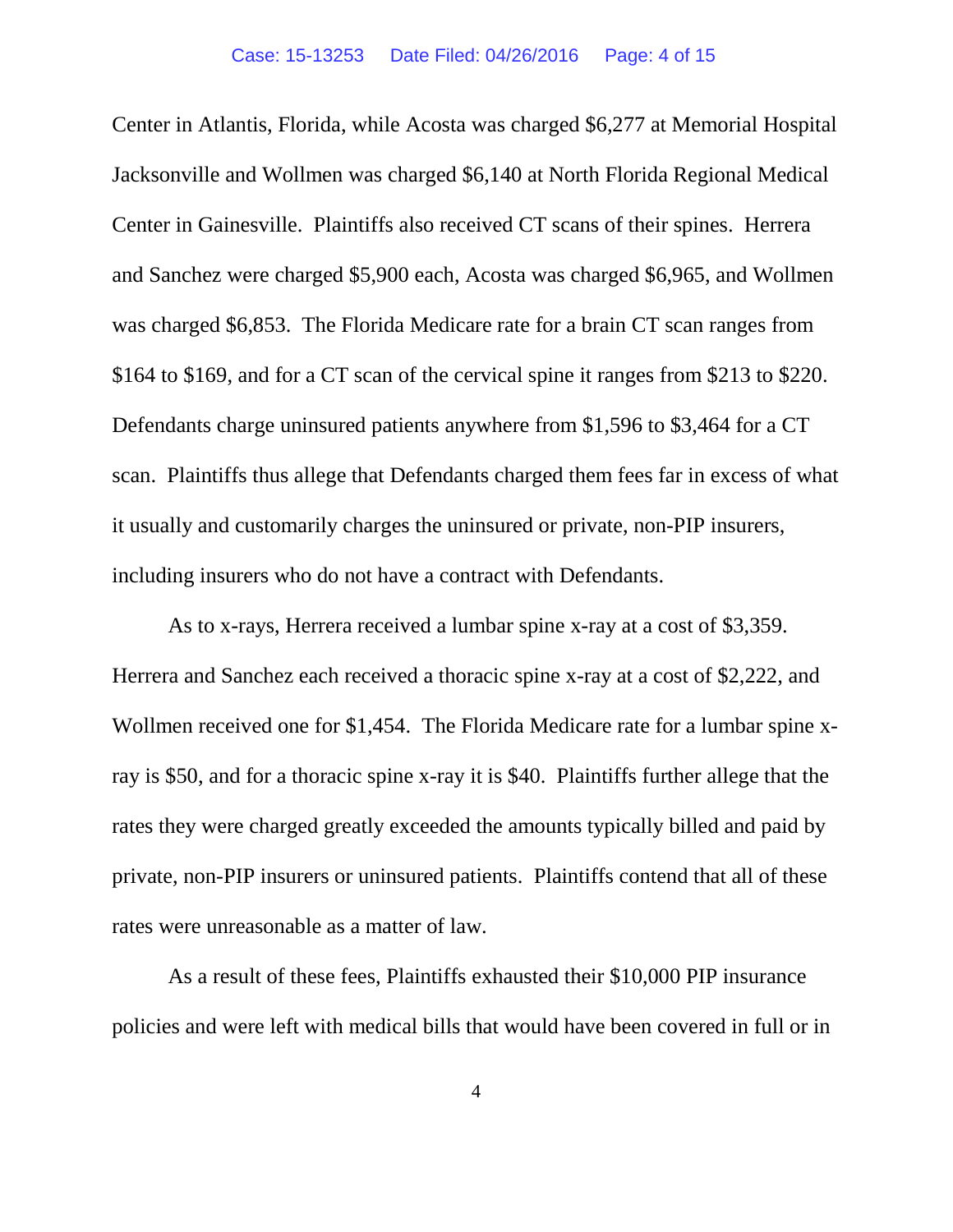### Case: 15-13253 Date Filed: 04/26/2016 Page: 5 of 15

part had Defendants not charged these unreasonable rates. Accordingly, Plaintiffs seek to represent a class of similarly-situated persons who received PIP-covered emergency radiological services at one of Defendants' hospitals in Florida and who "(a) were billed by the facility for any portion of the charges for such services; and/or (b) had their \$10,000 of PIP coverage prematurely exhausted by the facility's charges and, as a result, were billed for additional medical services rendered by the facility and/or third-party providers that would otherwise have been covered under PIP."

Plaintiffs assert violations of Florida's Deceptive and Unfair Trade Practices Act, breach of contract, and breach of the implied covenants of good faith and fair dealing. Defendants moved to dismiss the amended complaint and to strike Plaintiffs' class allegations. The court dismissed the claim for breach of the implied covenants of good faith and fair dealing, but let the other claims proceed. The court struck the class allegations, however, explaining that "the most important issue to settle, the reasonableness of the charge for the specific radiological service and the damages incurred by each putative plaintiff, would be highly individualized in nature." *Herrera v. JFK Med. Ctr. Ltd. P'ship*, 87 F. Supp. 3d 1299, 1308 (M.D. Fla. 2015). The court said it would also have to examine whether the expenses Plaintiffs claimed would have been covered by PIP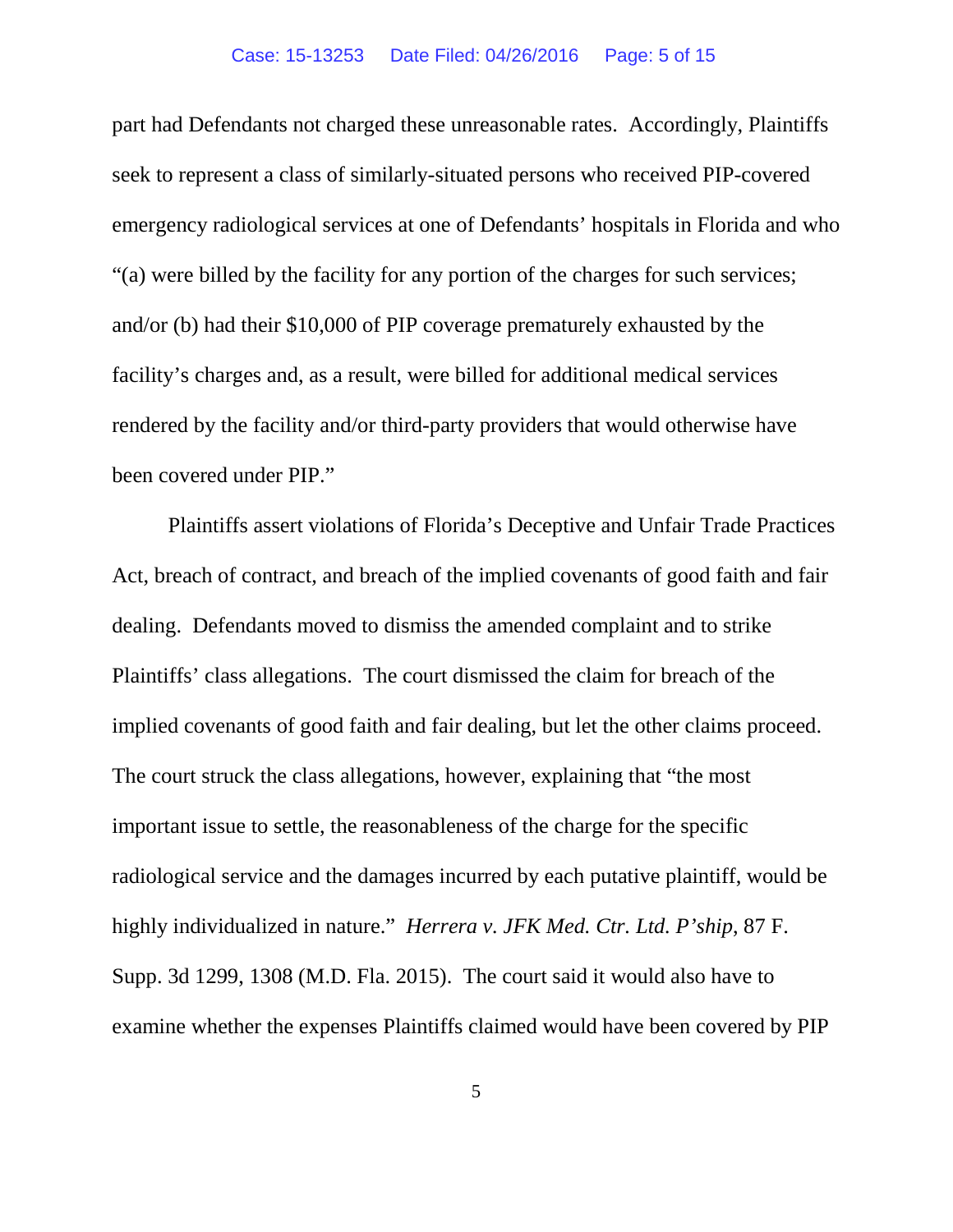insurance were reasonable, necessary, and related to the motor vehicle accident. *Id.* at 1309. Thus, the court found that individual factual inquiries would predominate in this action, making class litigation highly impractical. *Id.* The court struck the class allegations and dismissed three of the four named plaintiffs so they could file separate actions. *Id.* at 1310. We granted Plaintiffs' interlocutory appeal of the district court's decision to strike the class allegations. *See* Fed. R. Civ. P. 23(f).<sup>[1](#page-5-0)</sup>

## **II. Discussion**

We review a district court's decisions regarding class certification for abuse of discretion. *Vega v. T-Mobile USA, Inc.*, 564 F.3d 1256, 1264 (11th Cir. 2009). "A district court abuses its discretion if it applies an incorrect legal standard, follows improper procedures in making the determination, or makes findings of fact that are clearly erroneous." *Id.* (citation omitted).

Federal Rule of Civil Procedure 23 governs class actions. "A class action may be maintained only when it satisfies all the requirements of [Rule] 23(a) and

<span id="page-5-0"></span><sup>&</sup>lt;sup>1</sup> Defendants argue that we lack jurisdiction to hear this appeal because Rule 23(f) only authorizes "an appeal from an order granting or denying class-action certification," not an appeal from an order granting or denying a motion to strike class allegations. We reject Defendants' narrow reading of Rule 23(f) because the district court's order striking Plaintiffs' class allegations "is the functional equivalent of denying a motion to certify the case as a class action." *Scott v. Family Dollar Stores, Inc.*, 733 F.3d 105, 110 n.2 (4th Cir. 2013) (allowing interlocutory review under Rule 23(f)); *see also In re Bemis Co., Inc.*, 279 F.3d 419, 421 (7th Cir. 2002) (functional equivalent of denying a motion to certify a class action is appealable under Rule  $23(f)$ ).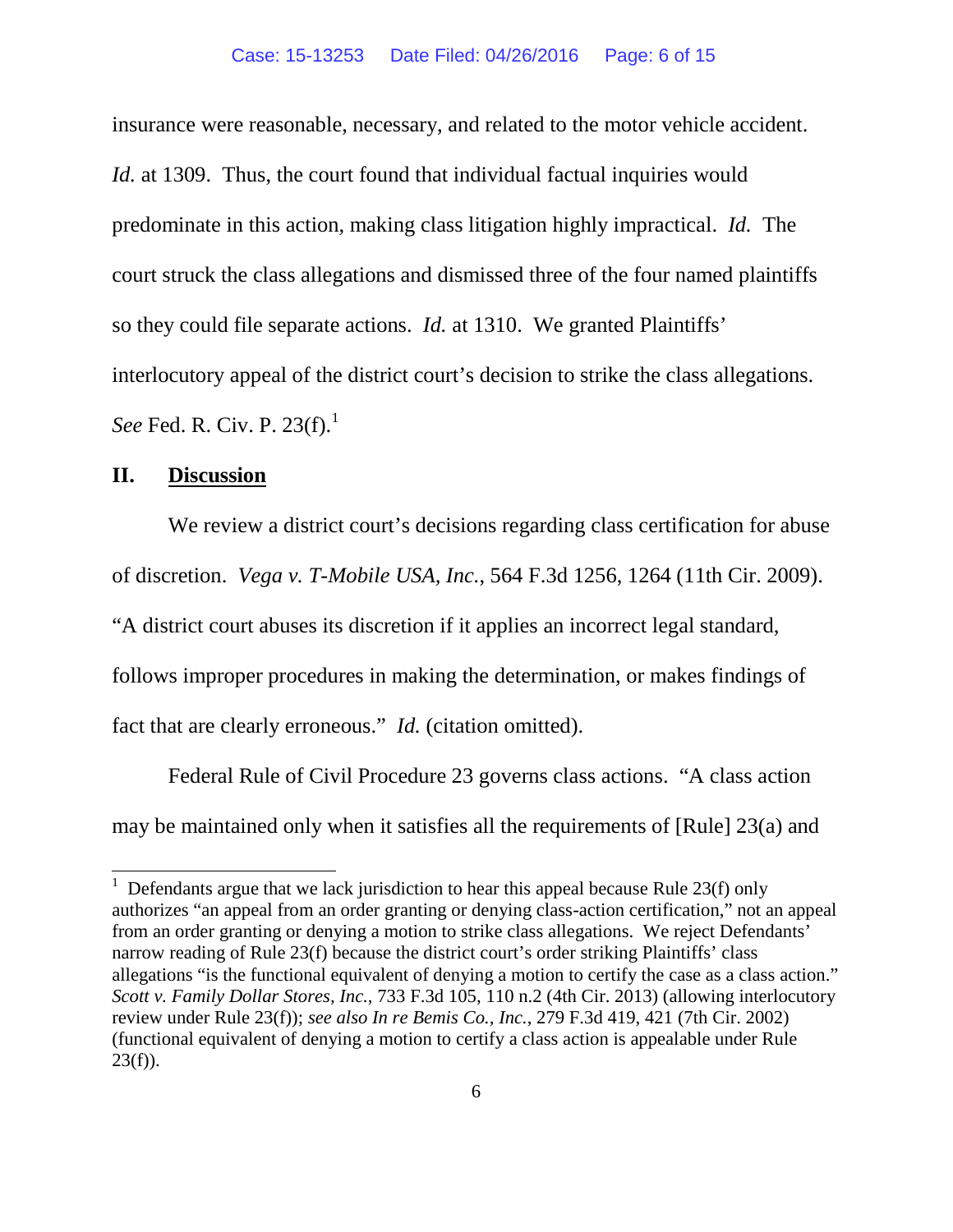at least one of the alternative requirements of Rule 23(b)." *Allapattah Servs., Inc.* 

*v. Exxon Corp.*, 333 F.3d 1248, 1260 (11th Cir. 2003) (quotation marks omitted).

Under Rule 23(a), the four prerequisites to bringing a class action are:

(1) the class is so numerous that joinder of all members is impracticable;

(2) there are questions of law or fact common to the class;

(3) the claims or defenses of the representative parties are typical of the claims or defenses of the class; and

(4) the representative parties will fairly and adequately protect the interests of the class.

Fed. R. Civ. P. 23(a).

In this case, the relevant alternative requirement is Rule 23(b)(3), under which a court must "find<sup>[]</sup> that the questions of law or fact common to class members predominate over any questions affecting only individual members, and that a class action is superior to other available methods for fairly and efficiently adjudicating the controversy." Fed. R. Civ. P. 23(b)(3). "In other words, the issues in the class action that are subject to generalized proof, and thus applicable to the class as a whole, must predominate over those issues that are subject only to individualized proof." *Jackson v. Motel 6 Multipurpose, Inc.*, 130 F.3d 999, 1005 (11th Cir. 1997) (internal quotation marks omitted). The district court found that, on its face, Plaintiffs' complaint failed to satisfy Rule 23(b)(3), and because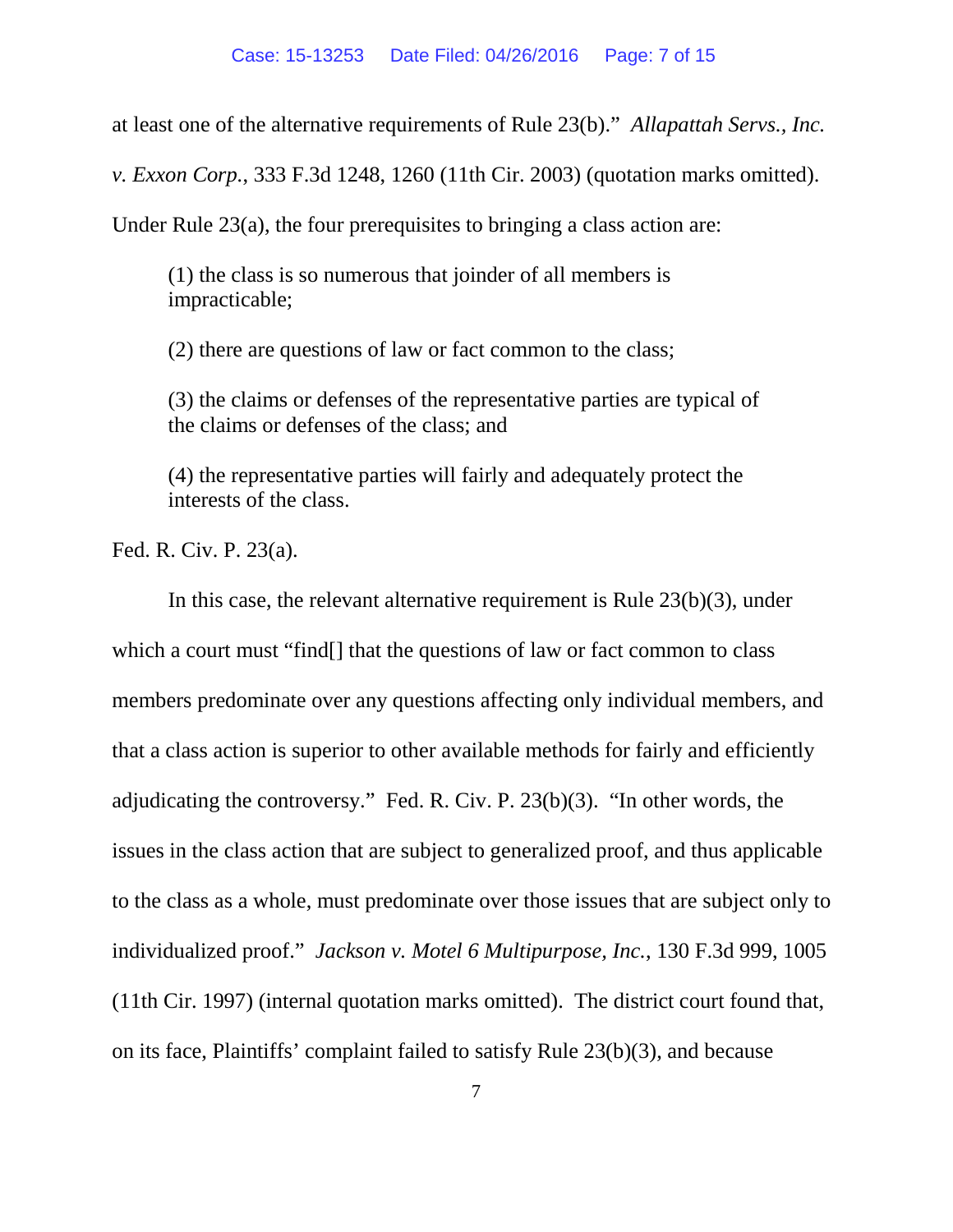#### Case: 15-13253 Date Filed: 04/26/2016 Page: 8 of 15

Plaintiffs do not argue that they meet either of the other alternative requirements under Rule 23(b), this prong is the only issue before us on appeal.

Plaintiffs argue that the district court erred in two ways: (1) the district court should have allowed discovery before making a decision about predominance, and (2) the district court made its decision primarily on the basis that there would be individualized damages issues, which fact should not necessarily preclude class treatment. We agree that the court erred in finding that, as a matter of law, class treatment was inappropriate based on the face of Plaintiffs' complaint. And although the district court did not deny class treatment solely due to individualized damages issues, we also agree that at this stage the complaint does not compel a conclusion that individualized inquiries into damages would overwhelm any common issues.

Rule 23(c) directs a district court, "[a]t an early practicable time after a person sues or is sued as a class representative, . . . [to] determine by order whether to certify the action as a class action." Fed. R. Civ. P.  $23(c)(1)(A)$ . While it is sometimes possible to decide the propriety of class certification from the face of the complaint, *Mills v. Foremost Ins. Co.*, 511 F.3d 1300, 1309 (11th Cir. 2008), the Supreme Court has emphasized that class certification is an evidentiary issue, and "it may be necessary for the court to probe behind the pleadings before coming

8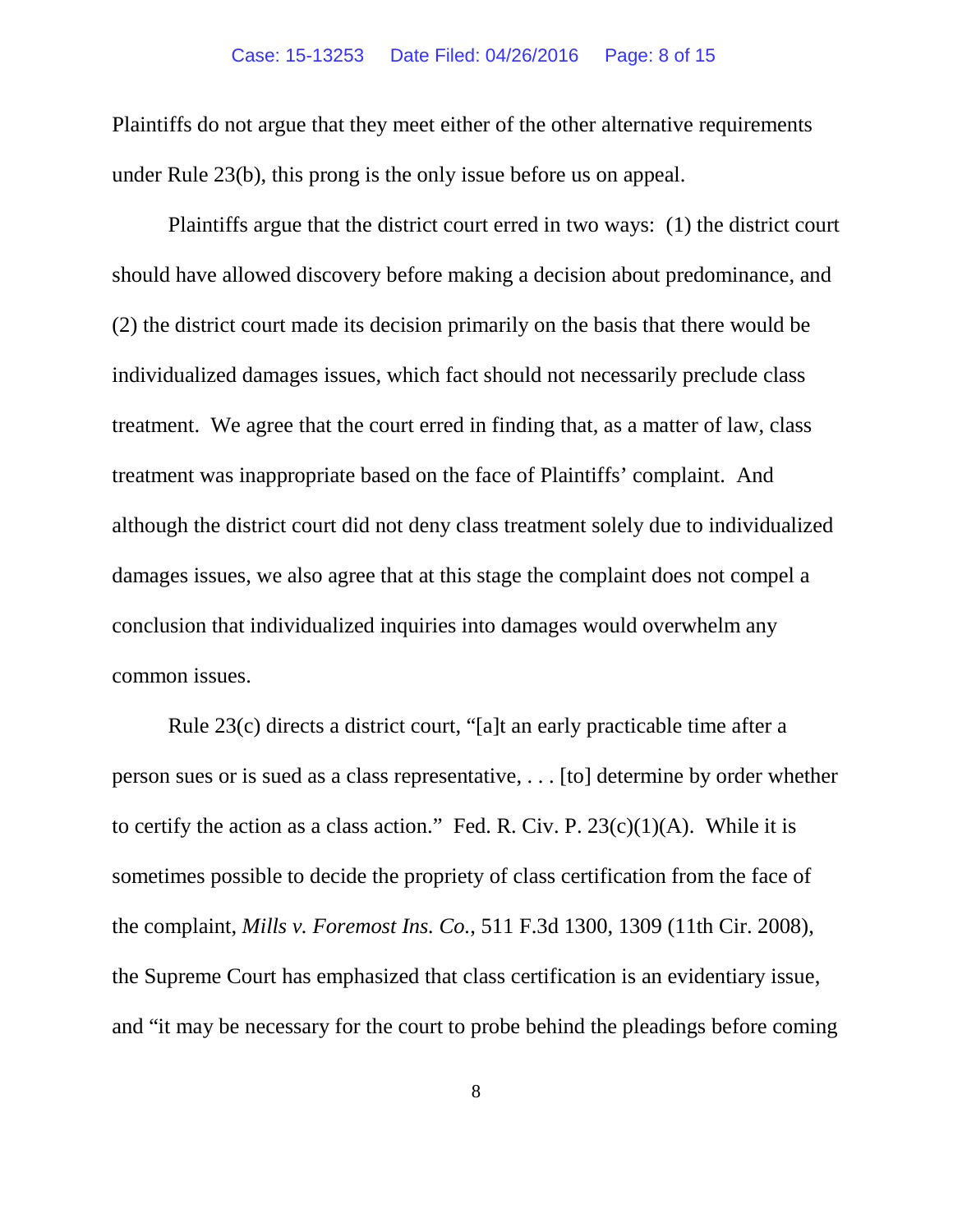to rest on the certification question." *Comcast Corp. v. Behrend*, 133 S. Ct. 1426, 1432 (2013) (internal quotation marks omitted). In fact, "the determination usually should be predicated on more information than the complaint itself affords. The court may, and often does, permit discovery relating to the issues involved in maintainability, and a preliminary evidentiary hearing may be appropriate or essential . . . ." *Huff v. N.D. Cass Co. of Ala.*, 485 F.2d 710, 713 (5th Cir. 1973) (en banc) (internal citation and footnote omitted). [2](#page-8-0) After all, "class determination generally involves considerations that are enmeshed in the factual and legal issues comprising the plaintiff's cause of action." *Wal-Mart Stores, Inc. v. Dukes*, 131 S. Ct. 2541, 2552 (2011) (internal quotation marks omitted).

In *Mills v. Foremost Insurance Co.*, we reversed a district court's decision, based solely on its reading of the complaint, not to certify a class. 511 F.3d at 1307–11. The plaintiffs alleged that a mobile-home insurer did not fully compensate the homeowners for damages caused by a hurricane. *Id.* at 1302. Because the plaintiffs suffered a wide variety of property damage in the hurricane, and the insurance policies varied, the district court, without conducting discovery, declined to certify the class. *Id.* at 1303. We reversed, explaining that this was not the sort of case where it is obvious from the pleadings that the individual issues

<span id="page-8-0"></span><sup>&</sup>lt;sup>2</sup> In *Bonner v. City of Prichard*, 661 F.2d 1206, 1209 (11th Cir. 1981) (en banc), we adopted as binding precedent all decisions of the former Fifth Circuit decided prior to October 1, 1981.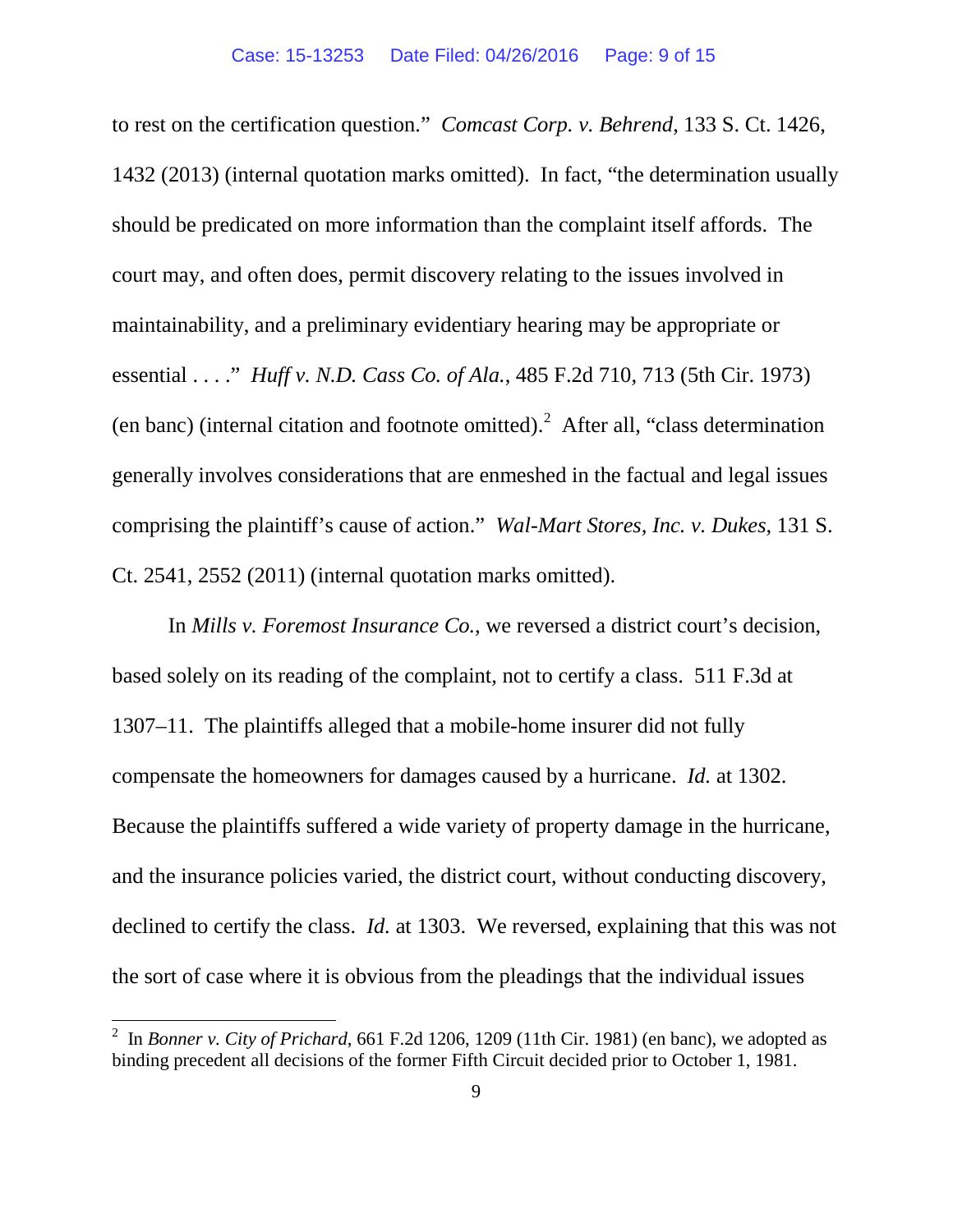would overwhelm the common issues. *Id.* at 1309. The plaintiffs claimed that the common issue was whether defendant failed to compensate them for contractor overhead and profit charges, as well as for taxes they incurred in purchasing materials to repair their hurricane-damaged property. *Id.* at 1310. On the other hand, the defendant argued that individual issues would predominate because the court would have to determine for each claim "whether the services of a general contractor would be reasonably required under the circumstances," and "there may be instances in which the insureds, depending on their individual circumstances, might buy materials but incur no sales tax." *Id.*

The plaintiffs responded that they could use defendant's own adjusters' hurricane-damage estimates to determine whether a general contractor's services were reasonably required, or whether sales taxes were reasonably likely to be incurred. *Id.* The plaintiffs did not dispute these estimates and argued that all they sought was a percentage of these cost estimates for overhead, profit, and sales tax, which they said defendant improperly excluded from its actual cash-value payment to each insured. *Id.*

Because of these diverging views on the ease of proving the class's claims, we held "that the district court's conclusion as to the predominance issue at the complaint stage was speculative at best and premature at least." *Id.* at 1309–10.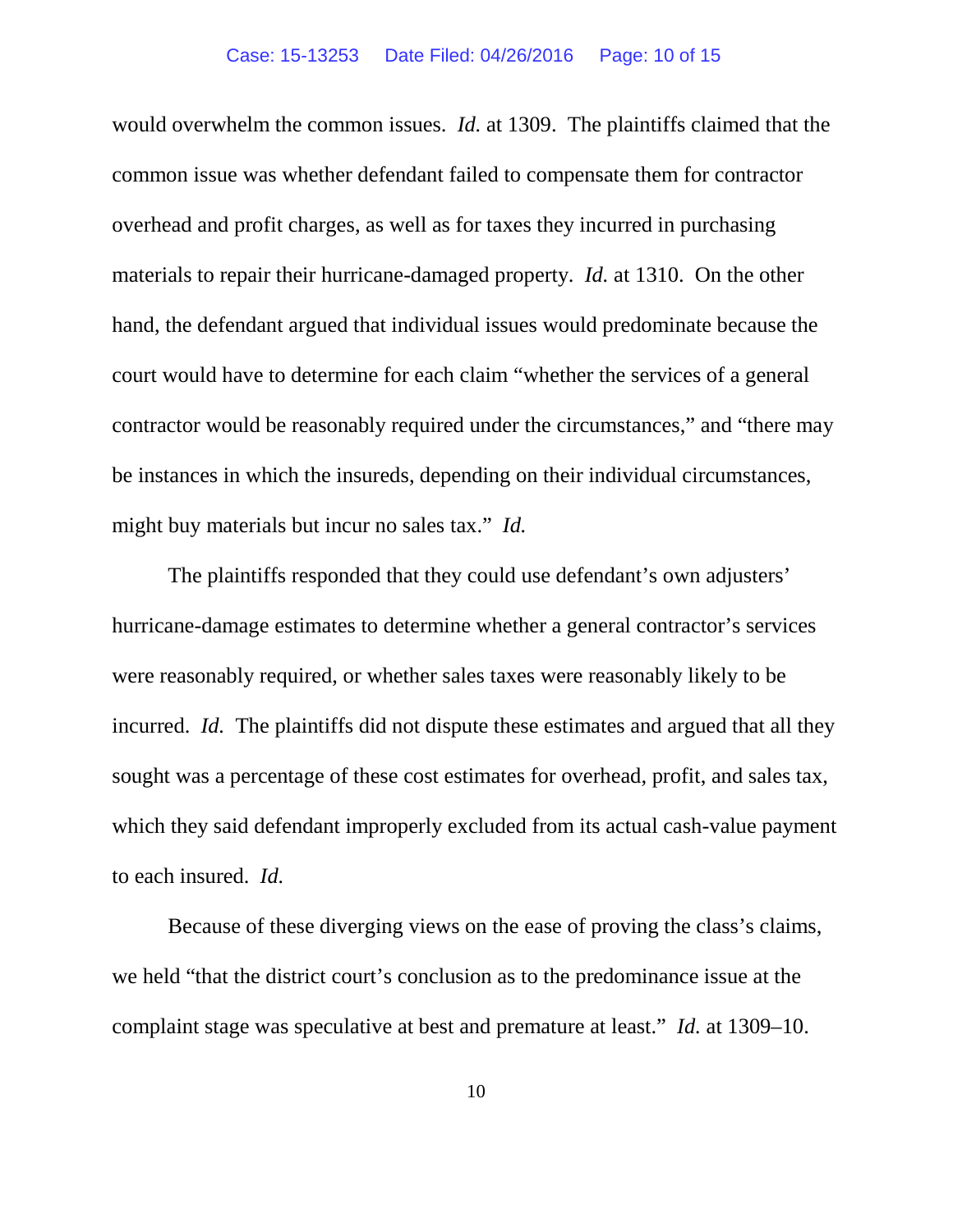Therefore, the district court abused its discretion by finding that class-action treatment was inappropriate based solely on the pleadings. *Id.* at 1311. We explained that the court should permit limited discovery relevant to the certification issue and then determine whether to hold an evidentiary hearing. *Id.*[3](#page-10-0)

In this case, the parties similarly present conflicting interpretations of the issues and evidence that would be required to establish liability and damages for the class as a whole. Defendants argue that individual issues predominate because liability cannot be proven on a class-wide basis. To determine liability, they claim that the court would have to look at the reasonableness of the charges for each class member's radiological services. But they argue that the reasonableness inquiry is complicated by the fact that different hospitals charge different rates for the same services. According to the PIP statute, the court would have to consider several factors to assess reasonableness, namely the "usual and customary charges and payments accepted by the provider involved in the dispute, reimbursement levels in the community and various federal and state medical fee schedules 3

<span id="page-10-0"></span><sup>&</sup>lt;sup>3</sup> Defendants' attempt to distinguish *Mills* is unpersuasive. Defendants argue that there were fewer individualized issues in *Mills* because the plaintiffs accepted defendant's hurricanedamage estimates and wanted to calculate the percentage wrongfully withheld based on those figures. 511 F.3d at 1310. But in *Mills*, we did not find that the plaintiffs' concession obviated any predominance problems. We explained only that, due to the "vastly differing claims of the parties about the relative ease and practicability of calculating overhead, profit, and sales tax from [the defendant's] estimates and resolving liability," the district court should have permitted discovery before making a certification decision. *Id.* at 1310–11. As in *Mills*, the parties here disagree over the relative ease of proving the class's claims, and we conclude that the district court prematurely denied certification without the benefit of any discovery.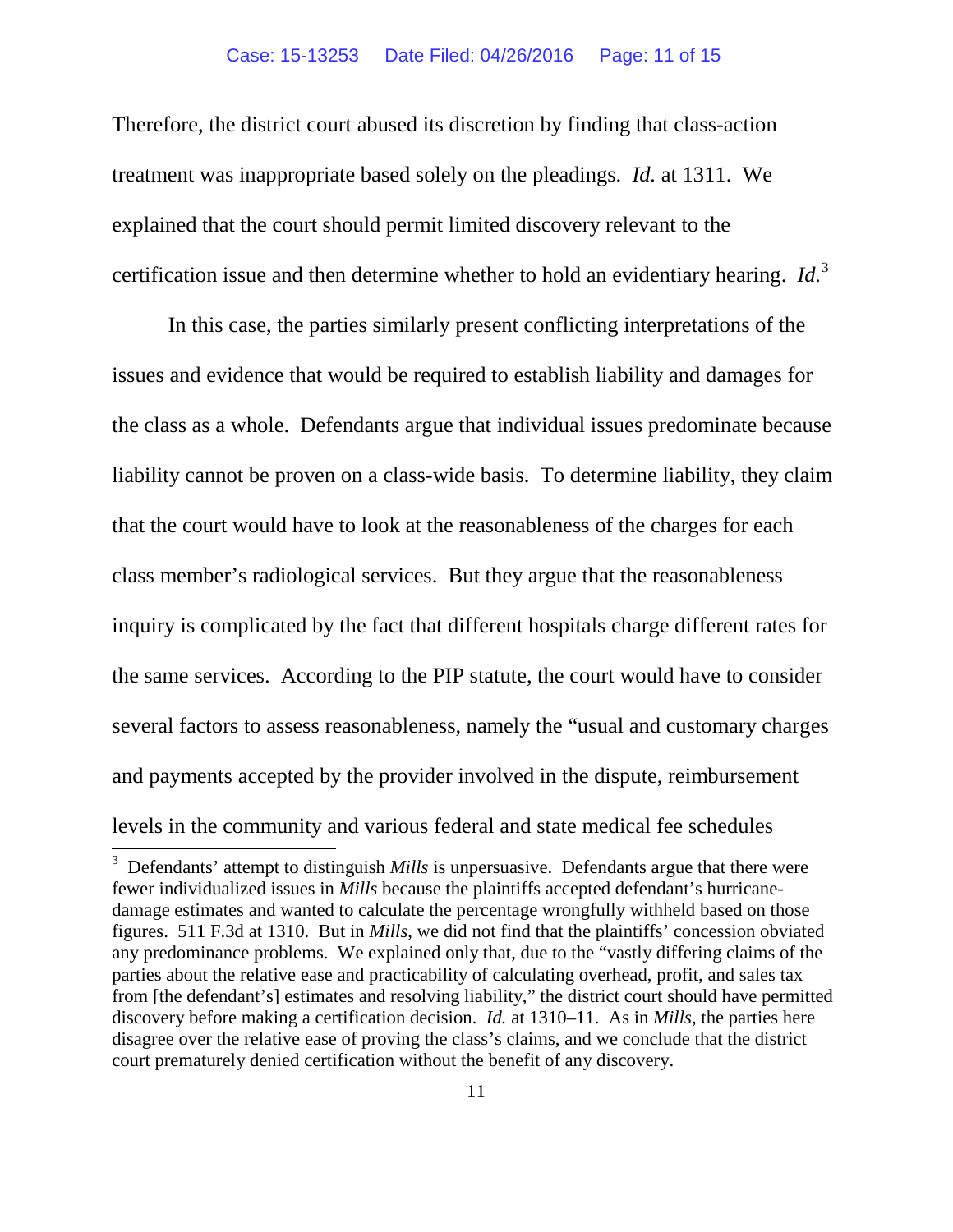applicable to motor vehicle and other insurance coverages." Fla. Stat.  $§ 627.736(5)(a).$ 

Plaintiffs acknowledge that there are some factual differences regarding each class member's claim, such as the specific radiological service received, the hospital where the plaintiff was treated, and the total amount billed for these services. But Plaintiffs argue that their theory of liability is that Defendants, across the board, charged unreasonable rates for emergency radiological services to PIP patients. And they did so because Defendant HCA, the parent company of the defendant hospitals, directed the hospitals to charge rates that greatly exceeded any standard of reasonableness under the PIP statute. While the rates varied from hospital to hospital, Plaintiffs argue that the fees were many times greater than the Florida Medicare rates for the same services, thus easing problems with determining reasonableness. [4](#page-11-0) For example, Defendants charged between \$5,900 and \$6,965 for spinal CT scans. Because Medicare rates for this service are between \$213 and \$220, and Defendants charged uninsured patients up to \$3,454 for CT scans, the numerous factors Defendants cite as requiring individual analyses may not be dispositive after all. Discovery could reveal that it is relatively easy to determine that these rates are unreasonable across the board 4

<span id="page-11-0"></span> $4\,$  We note that this appeal does not require us to reach the question whether a large differential between the extremely low rates of payment reimbursable by Medicare and the rates charged to non-Medicare patients necessarily suggests that the latter are unreasonable.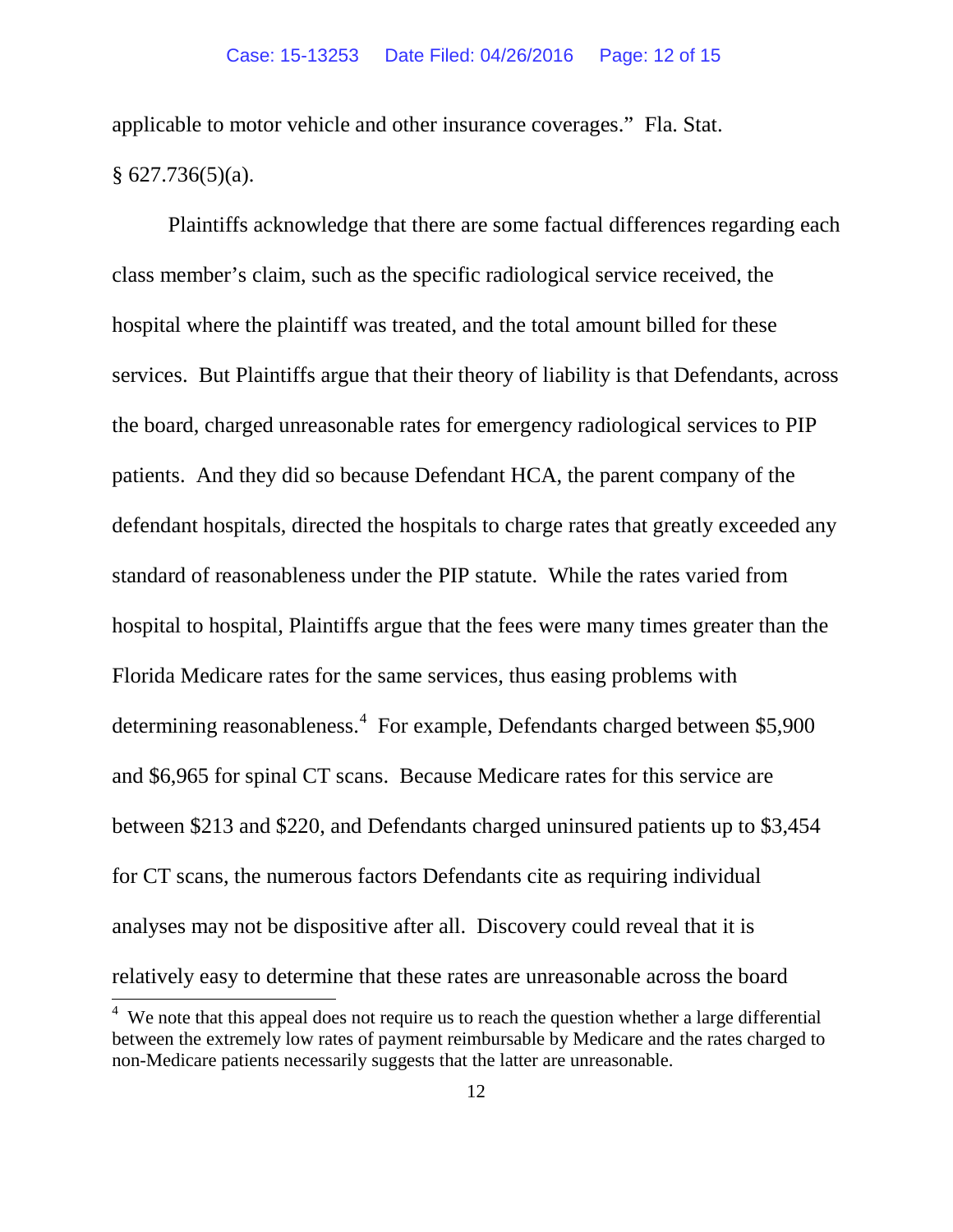### Case: 15-13253 Date Filed: 04/26/2016 Page: 13 of 15

without having to resort to analyzing subtle differences between hospitals. And presumably each hospital consistently charges the same rate for a specific service. For example, Herrera and Sanchez each paid \$6,404 for a brain CT scan and \$2,222 for a thoracic spine x-ray at JFK Medical Center. Just as in *Mills*, it was premature to find that liability issues would not be common to the class.

Plaintiffs also argue that, to the extent there are individualized damages issues, common issues nevertheless predominate. Defendants respond that the district court would have to analyze whether a class member's PIP insurance was exhausted, whether that member had co-insurance that would have covered additional expenses, and whether those charges were reasonable and related to the motor vehicle accident.

"[T]he presence of individualized damages issues does not prevent a finding that the common issues in the case predominate." *Allapattah Servs., Inc.*, 333 F.3d at 1261.<sup>[5](#page-12-0)</sup> Typically, even if courts must confront some individualized damages issues, common issues predominate if liability can be determined on a class-wide basis. *See id.*; *cf. Klay v. Humana, Inc.*, 382 F.3d 1241, 1260 (11th Cir. 2004) ("It is primarily when there are significant individualized questions going to liability

<span id="page-12-0"></span><sup>&</sup>lt;sup>5</sup> Contrary to Plaintiffs' argument, the district court did not rest its decision solely on a finding that individualized damages issues would overwhelm common issues. As discussed above, the court also considered liability by finding that the court would have to determine the reasonableness of the rates Defendants charged for different radiological services. *See Herrera*, 87 F. Supp. 3d at 1308–09.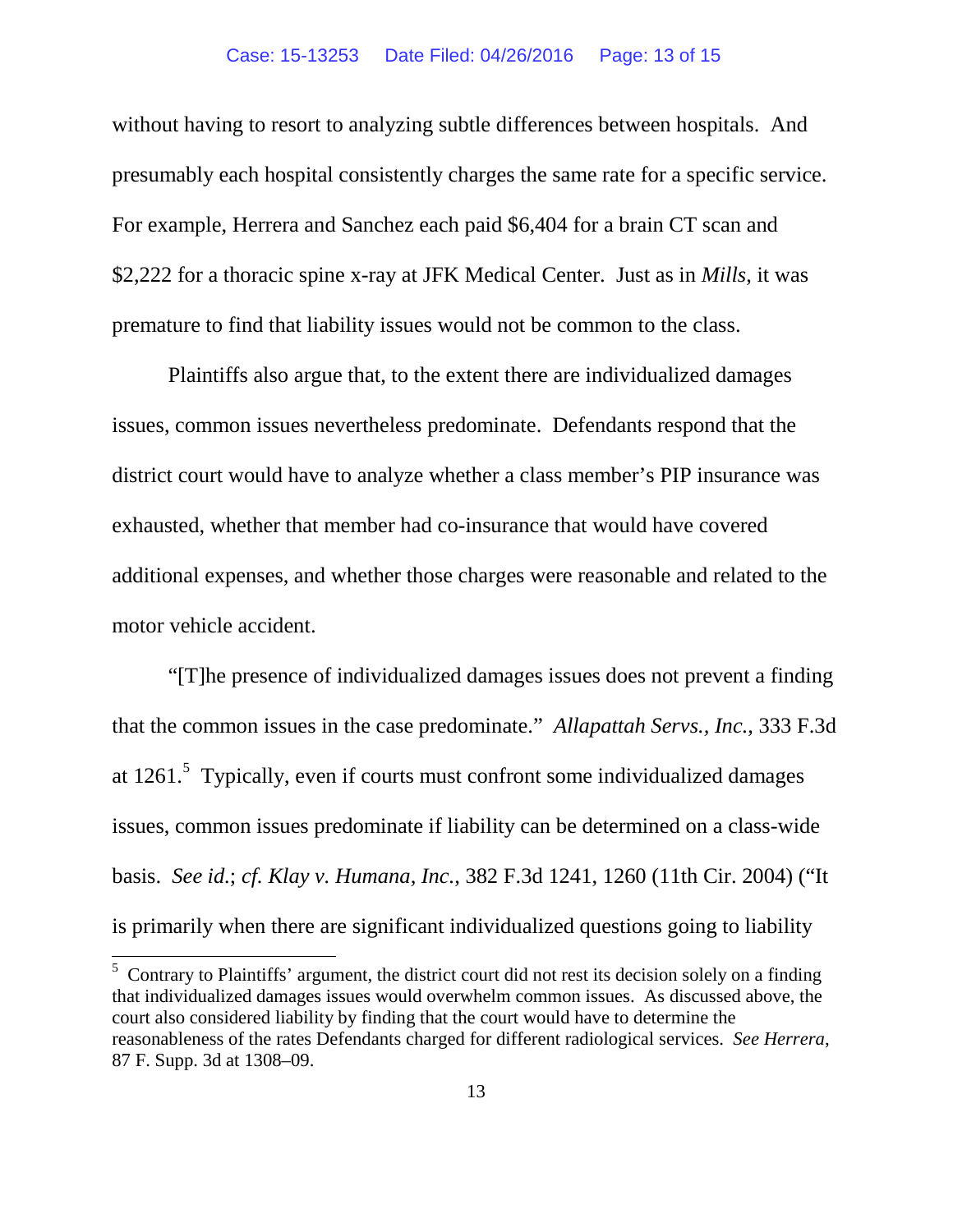that the need for individualized assessments of damages is enough to preclude 23(b)(3) certification."), *abrogated in part on other grounds by Bridge v. Phoenix Bond & Indem. Co.*, 553 U.S. 639 (2008).

We recognize that damages calculations will vary from person to person. But at least at the pleading stage, we cannot say that this is an "extreme case[] in which computation of each individual's damages will be so complex, fact-specific, and difficult that the burden on the court would be simply intolerable." *Klay*, 382 F.3d at 1260. In short, we find that this case is analogous to *Mills v. Foremost Insurance Co.* because discovery is needed to determine whether common issues predominate over any individualized questions.

We emphasize that nothing in our opinion should be read to suggest how the district court should ultimately rule on the certification decision. We hold only that the district court should have allowed limited discovery instead of striking the class allegations based solely on the face of the complaint.<sup>[6](#page-13-0)</sup>

<span id="page-13-0"></span><sup>&</sup>lt;sup>6</sup> Defendants urge us to affirm for the additional reason (not considered by the district court) that class membership is unascertainable. Defendants reason that the proposed class includes members who suffered no injury, and the court would have to evaluate each individual's PIP coverage to see if their coverage was prematurely exhausted. Although we may affirm a judgment on any legal ground supported by the record, regardless of whether the district court relied on that ground, *see Allen v. USAA Cas. Ins. Co.*, 790 F.3d 1274, 1278 (11th Cir. 2015), Defendants failed to raise this issue below and therefore the issue is waived, *see Access Now, Inc. v. Sw. Airlines Co.*, 385 F.3d 1324, 1331 (11th Cir. 2004). In any case, we are unpersuaded from the face of the complaint that class membership is unascertainable.

Defendants also argue in a footnote that Plaintiffs lack Article III standing to represent class members who were treated at hospitals other than the ones where the named plaintiffs were